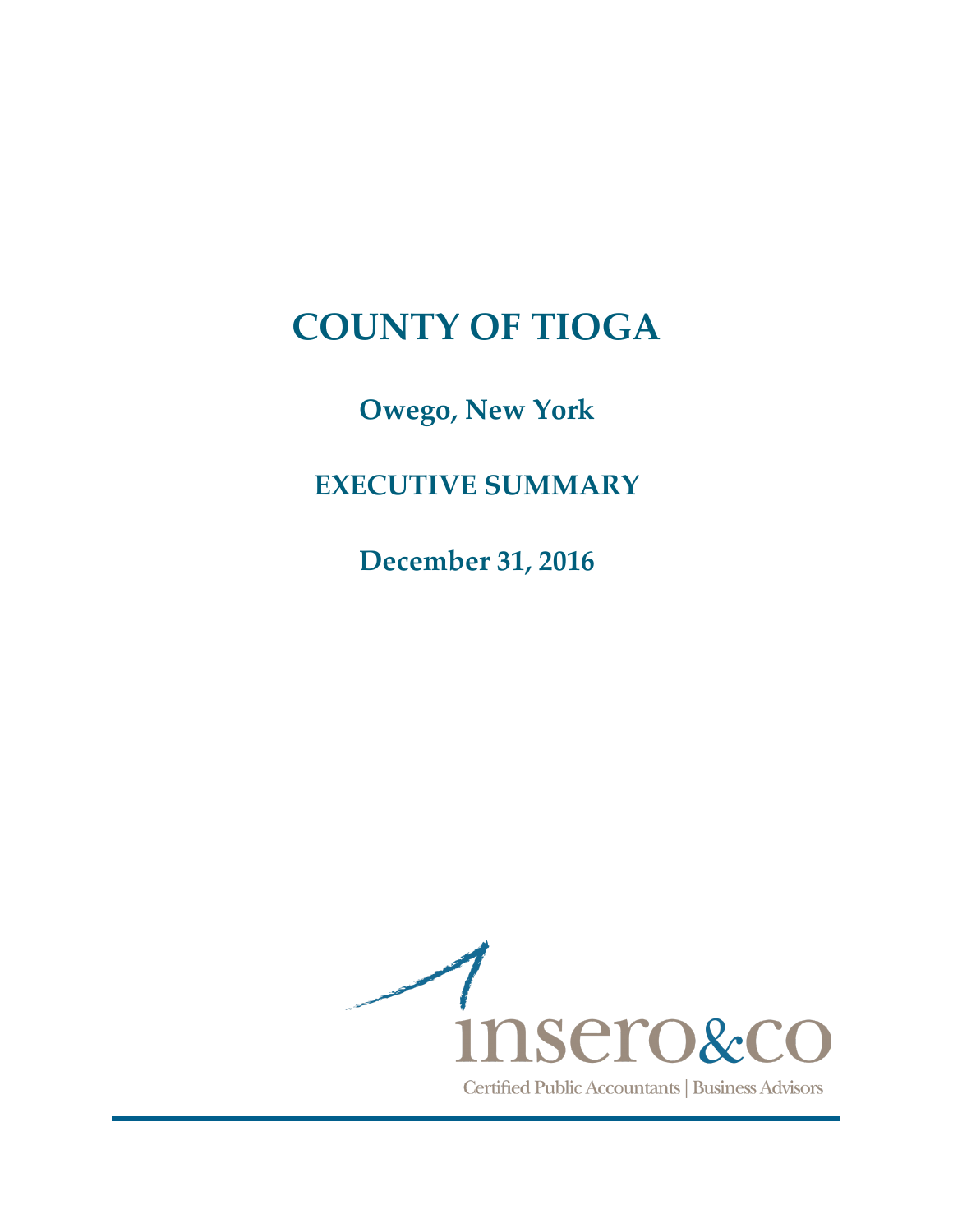### **EXECUTIVE SUMMARY OF 2016 AUDIT REPORT AND FINDINGS**

Independent Auditor's Report on Basic Financial Statements

Independent Auditor's Report on Internal Control Over Financial Reporting and on Compliance and Other Matters Based on an Audit of Financial Statements Performed in Accordance with *Government Auditing Standards*

#### **Financial Statements Description of Report and Findings**

**Unmodified opinion** on the County of Tioga's (the County) basic financial statements for the year ended December 31, 2016.

Report on the County's compliance with laws and regulations that may have a direct and material effect on the basic financial statements, and on the County's internal control structure policies and procedures based on the auditor's understanding of the internal control structure and assessment of control risk obtained as part of the audit of the basic financial statements. This report identified **no material weaknesses and two significant deficiencies in internal control** over financial reporting at the financial statement level and **no material instances of noncompliance**.

### **Single Audit (Uniform Guidance) Report**

Independent Auditor's Report on Compliance For Each Major Program and on Internal Control Over Compliance Required by Uniform Guidance

Auditor's Communication with Those Charged with Governance at the Conclusion of the Audit

Report on 1) the County's internal control structure policies and procedures used in administering federal award programs; and 2) compliance requirements with respect to its federal award programs. This report identified **one instance of noncompliance and no material internal control weaknesses** regarding compliance in accordance with Uniform Guidance.

There are numerous federal award programs; expenditures amounted to \$11,143,914.

A letter that specifically addresses certain required communications to the Legislature in accordance with professional standards - there were **no comments of concern** related to:

- Qualitative Aspects of Accounting Practices
- Difficulties Encountered in Performing the Audit
- Corrected and Uncorrected Misstatements
- Disagreements with Management
- Management Representations
- Management Consultations with Other Independent Accountants
- Other Audit Findings or Issues
- Other Matters

Management Comment Letter A letter A letter to management with any other selected communications. The letter contains discussion of significant deficiencies, other matters, and other discussion items.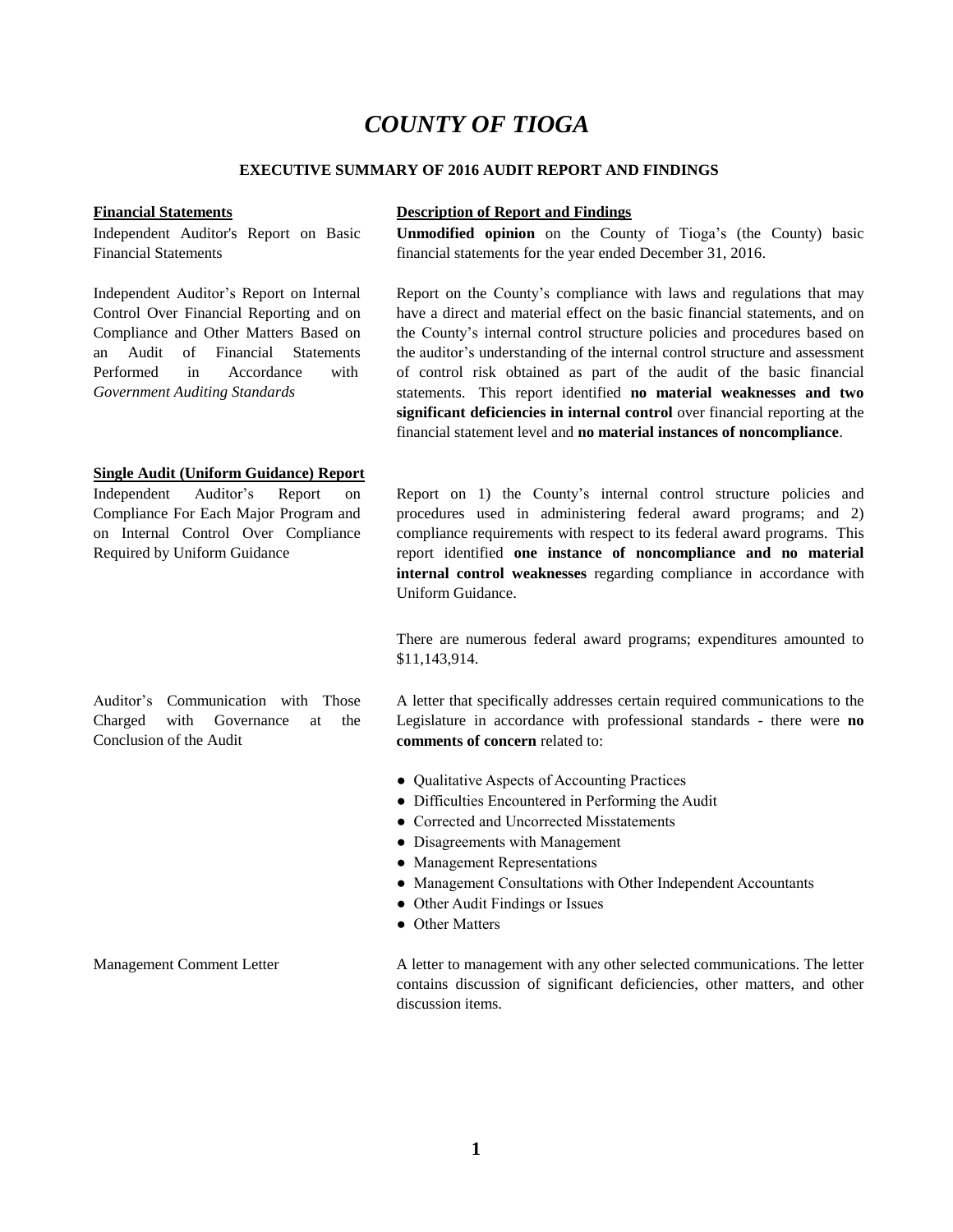## **5 YEAR FINANCIAL STATEMENT ANALYSIS**

| <b>GENERAL FUND</b>                                                                                                                                                                          |               | 12/31/16                                                                |          | 12/31/15                                                                |              | 12/31/14                                                                            |    | 12/31/13                                                                   | 12/31/12                                                                        |
|----------------------------------------------------------------------------------------------------------------------------------------------------------------------------------------------|---------------|-------------------------------------------------------------------------|----------|-------------------------------------------------------------------------|--------------|-------------------------------------------------------------------------------------|----|----------------------------------------------------------------------------|---------------------------------------------------------------------------------|
| <b>ASSETS</b><br>Cash and investments<br>Taxes receivable<br>Due from state and federal<br>Other receivables<br>Prepaid expenses<br>Due from other governments<br>Due from other funds       | \$            | 20,928,303<br>6,573,874<br>5,380,494<br>719,735<br>622,326<br>1,455,924 | <b>S</b> | 17,713,850<br>7,010,849<br>5,810,589<br>125,812<br>720,962<br>1,455,924 | <sup>S</sup> | 13,075,438<br>6,404,030<br>6,555,906<br>1,006,230<br>847,111<br>40,506<br>3,258,689 | -S | 11,675,314 \$<br>6,254,643<br>5,452,958<br>792,221<br>1,379,495<br>346,556 | 10,972,716<br>7,124,699<br>7,683,603<br>872,561<br>781,314<br>25,640<br>529,964 |
| <b>Total Assets</b>                                                                                                                                                                          |               | 35,680,656                                                              |          | $$32,837,986$ $$31,187,910$                                             |              |                                                                                     |    | \$25,901,187                                                               | \$27,990,497                                                                    |
| <b>LIABILITIES AND DEFERRED INFLOWS OF RESOURCES</b><br>Accounts payable and accruals<br>Due to other governments<br>Due to other funds<br>Unearned revenue<br>Deferred inflows of resources | $\mathcal{S}$ | 1,468,640 \$<br>3,883,963<br>1,831,964<br>1,662,667<br>2,211,609        |          | 997,871 \$<br>4,968,860<br>1,831,964<br>1,122,814<br>2,367,742          |              | 2,206,434 \$<br>4,512,729<br>2,605,343<br>2,669,387<br>2,259,071                    |    | 2,431,351 \$<br>4,405,529<br>1,808,234<br>956,016<br>2,031,514             | 2,184,705<br>6,294,390<br>3,190,052<br>840,740<br>1,957,440                     |
| <b>Total Liabilities and Deferred Inflows of Resources</b>                                                                                                                                   |               | 11,058,843                                                              |          | 11,289,251                                                              |              | 14,252,964                                                                          |    | 11,632,644                                                                 | 14,467,327                                                                      |
| <b>FUND BALANCES</b><br>Nonspendable<br>Restricted<br>Assigned<br>Unassigned                                                                                                                 |               | 622,326<br>400,458<br>1,982,057<br>21,616,972                           |          | 720,962<br>441,823<br>2,314,782<br>18,071,168                           |              | 847,111<br>417,236<br>2,477,096<br>13,193,503                                       |    | 1,379,495<br>486,834<br>1,887,753<br>10,514,461                            | 781,314<br>475,097<br>3,753,013<br>8,513,746                                    |
| <b>Total Fund Balances</b>                                                                                                                                                                   |               | 24,621,813                                                              |          | 21,548,735                                                              |              | 16,934,946                                                                          |    | 14,268,543                                                                 | 13,523,170                                                                      |
| <b>Total Liabilities and Deferred Inflows of Resources,</b><br>and Fund Balances                                                                                                             |               |                                                                         |          |                                                                         |              |                                                                                     |    | $$35,680,656$ $$32,837,986$ $$31,187,910$ $$25,901,187$                    | \$27,990,497                                                                    |

*Note: Abstracted from audited financials - See audit reports for complete information*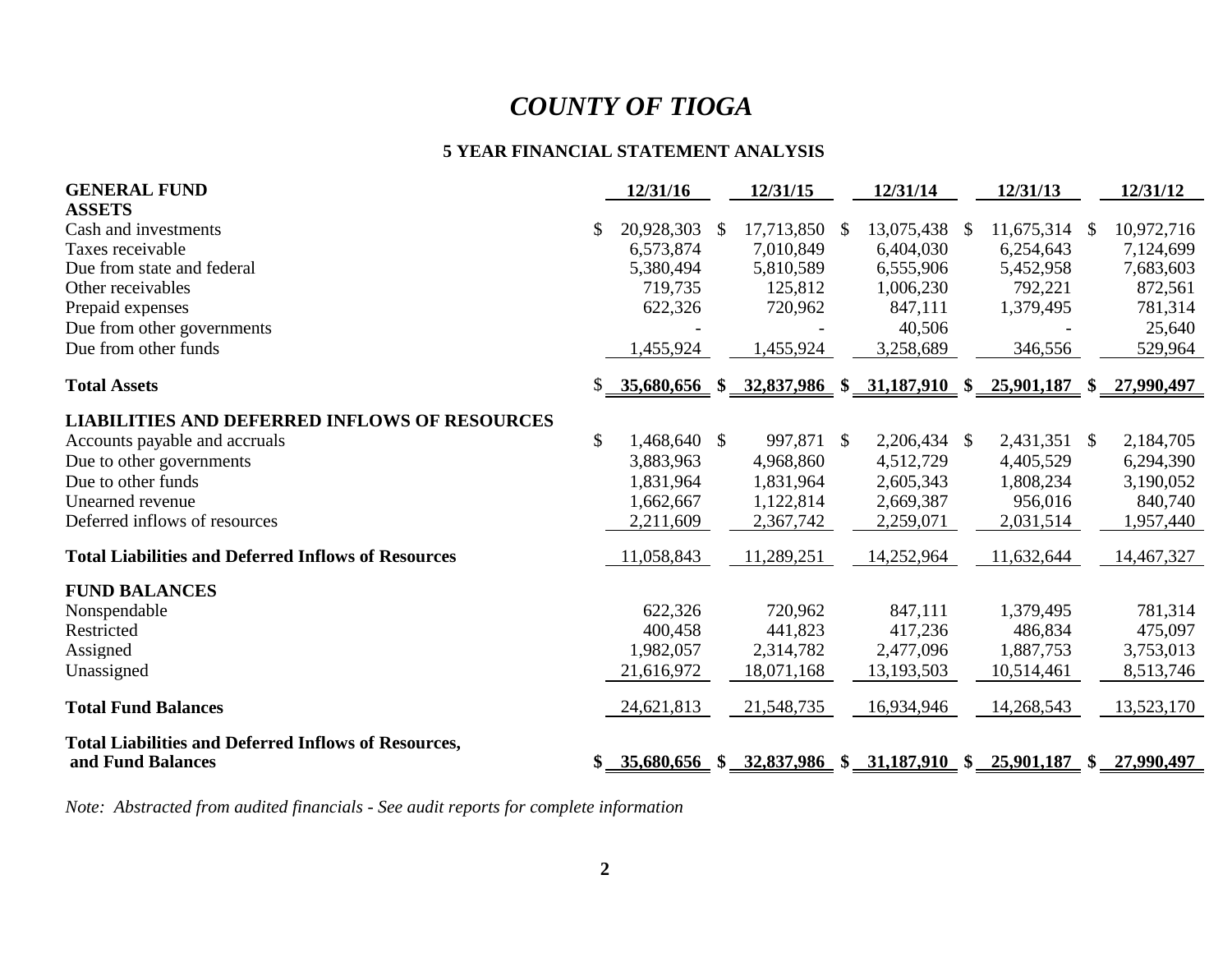# **5 YEAR FINANCIAL STATEMENT ANALYSIS (CONTINUED)** *COUNTY OF TIOGA*

|                                       | 12/31/16        |               | 12/31/15    |               | 12/31/14    |               | 12/31/13     |               | 12/31/12    |
|---------------------------------------|-----------------|---------------|-------------|---------------|-------------|---------------|--------------|---------------|-------------|
| <b>REVENUES</b>                       |                 |               |             |               |             |               |              |               |             |
| Real property taxes and tax items     | 25,182,022      | <sup>\$</sup> | 23,932,908  | S.            | 23,390,519  | $\mathbb{S}$  | 23,947,541   | <sup>\$</sup> | 22,831,313  |
| Nonproperty tax items                 | 19,354,376      |               | 19,717,783  |               | 19,892,019  |               | 18,823,090   |               | 19,778,733  |
| Departmental income                   | 4,796,657       |               | 4,572,470   |               | 4,697,165   |               | 7,195,471    |               | 7,243,322   |
| Intergovernmental charges             | 311,532         |               | 421,031     |               | 555,946     |               | 516,905      |               | 725,519     |
| Use of money and property             | 100,796         |               | 81,864      |               | 48,711      |               | 61,913       |               | 83,659      |
| Fines and forfeitures                 | 84,433          |               | 80,608      |               | 99,849      |               | 99,364       |               | 121,401     |
| Other                                 | 431,135         |               | 394,674     |               | 521,428     |               | 331,431      |               | 372,429     |
| State sources                         | 9,781,598       |               | 8,821,819   |               | 9,509,821   |               | 8,810,869    |               | 10,025,619  |
| Federal sources                       | 6,848,125       |               | 7,705,798   |               | 7,138,990   |               | 8,028,295    |               | 7,786,462   |
| Other                                 |                 |               |             |               |             |               |              |               |             |
| <b>Total Revenues</b>                 | 66,890,674      |               | 65,728,955  |               | 65,854,448  |               | 67,814,879   |               | 68,968,457  |
| <b>EXPENDITURES</b>                   |                 |               |             |               |             |               |              |               |             |
| General governmental support          | 10,348,399      |               | 10,234,786  |               | 10,660,758  |               | 10,331,288   |               | 10,461,164  |
| Education                             | 4,468,732       |               | 4,091,128   |               | 4,501,850   |               | 4,269,886    |               | 4,164,315   |
| Public safety                         | 8,299,810       |               | 7,648,139   |               | 7,131,869   |               | 7,268,216    |               | 7,132,224   |
| Public health                         | 4,652,355       |               | 4,364,389   |               | 4,740,561   |               | 6,008,829    |               | 6,700,779   |
| Transportation                        | 190,734         |               |             |               | 1,179,181   |               | 987,387      |               | 813,822     |
| Economic assistance and opportunity   | 18,957,933      |               | 18,501,704  |               | 19,629,686  |               | 20,746,825   |               | 21,058,883  |
| Culture and recreation                | 346,422         |               | 338,412     |               | 338,028     |               | 285,172      |               | 322,207     |
| Home and community service            | 628,662         |               | 767,759     |               | 704,465     |               | 702,591      |               | 632,540     |
| <b>Employee benefits</b>              | 11,576,056      |               | 11,302,934  |               | 11,074,461  |               | 12,176,498   |               | 11,787,400  |
| Debt service (principal and interest) | 2,107,699       |               | 2,114,957   |               | 1,822,886   |               | 1,654,580    |               | 1,694,739   |
| <b>Total Expenditures</b>             | 61,576,802      |               | 59,364,208  |               | 61,783,745  |               | 64, 431, 272 |               | 64,768,073  |
| <b>Excess of Revenues</b>             | 5,313,872       |               | 6,364,747   |               | 4,070,703   |               | 3,383,607    |               | 4,200,384   |
| Transfers (out)                       | (2,240,794)     |               | (1,750,958) |               | (1,404,300) |               | (2,638,234)  |               | (3,446,787) |
| <b>Net Change in Fund Balance</b>     | \$<br>3,073,078 | $\mathbf{\$}$ | 4,613,789   | $\mathbf{\$}$ | 2,666,403   | $\mathbf{\$}$ | 745,373      | $\frac{1}{2}$ | 753,597     |

*Note: Abstracted from audited financials - See audit reports for complete information*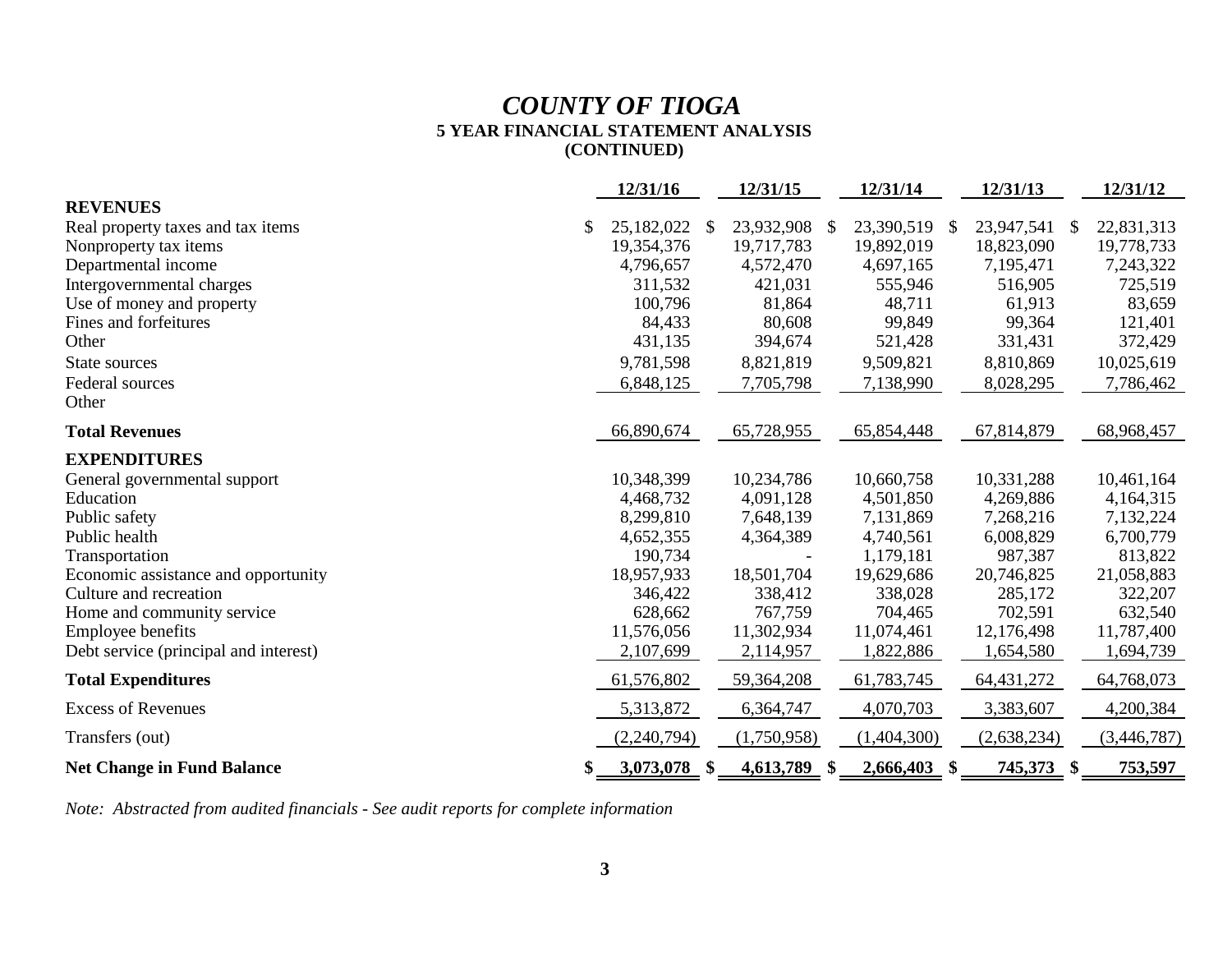# *COUNTY OF TIOGA* **5 YEAR FINANCIAL STATEMENT ANALYSIS (CONTINUED)**

|                                                                | 12/31/16  | 12/31/15  | 12/31/14  | 12/31/13   | 12/31/12  |
|----------------------------------------------------------------|-----------|-----------|-----------|------------|-----------|
| <b>REVENUES AND TRANSFERS IN</b>                               |           |           |           |            |           |
| <b>IN OTHER FUNDS</b>                                          |           |           |           |            |           |
| Refuse and Garbage Fund                                        | ,160,631  | ,274,039  | ,061,202  | 1,069,668  | 1,218,951 |
| <b>County Road Fund</b>                                        | 2,026,381 | 2,028,546 | .942,813  | 2,010,269  | 1,965,067 |
| Road Machinery Fund                                            | 838,362   | 44,602    | 697,323   | 696,934    | 635,543   |
| <b>Special Grant Fund</b>                                      | 408,635   | 310,464   | 505,024   | 470,089    | 1,379,999 |
| <b>Capital Projects Funds</b>                                  | ,753,890  | 4,510,703 | 4,326,126 | 14,368,760 | 4,895,527 |
|                                                                |           |           |           |            |           |
|                                                                |           |           |           |            |           |
|                                                                | 12/31/16  | 12/31/15  | 12/31/14  | 12/31/13   | 12/31/12  |
| <b>EXPENDITURES AND TRANSFERS OUT</b><br><b>IN OTHER FUNDS</b> |           |           |           |            |           |
| Refuse and Garbage Fund                                        | 1,293,240 | 1,175,694 | 1,195,461 | ,203,723   | 1,219,529 |
| <b>County Road Fund</b>                                        | 2,336,075 | 2,299,157 | 1,933,001 | .961,094   | 1,960,461 |
| Road Machinery Fund                                            | 557,465   | 629,038   | 660,376   | 689,875    | 634,345   |
| <b>Special Grant Fund</b>                                      | 400,149   | 341,271   | 496,493   | 467,590    | 1,375,583 |

*Note: Abstracted from audited financials - See audit reports for complete information*